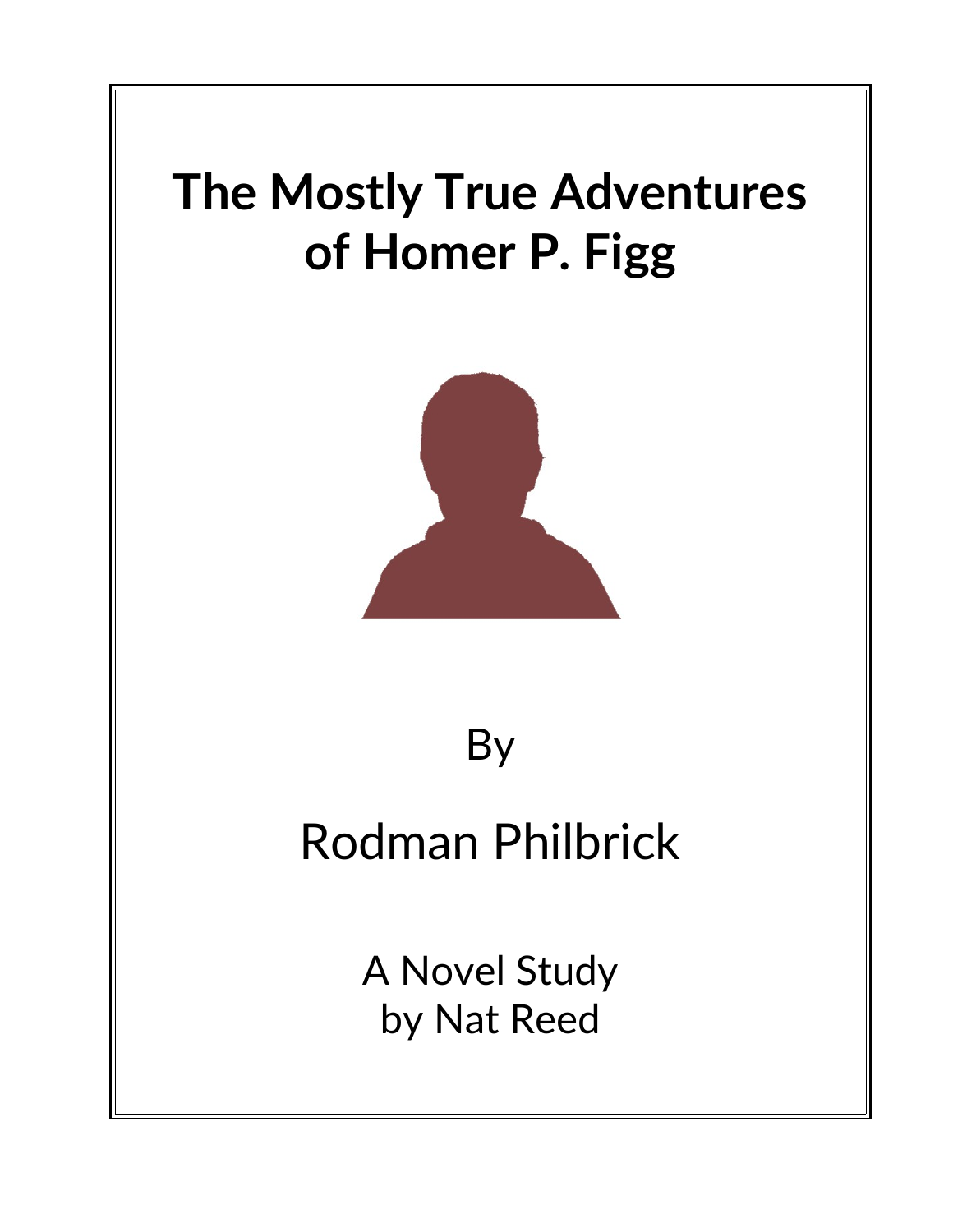*By Rodman Philbrick*



# Suggestions and Expectations 3 List of Skills 4 Synopsis / Author Biography 5 Student Checklist 6 Reproducible Student Booklet 7 and 7 and 7 and 7 and 7 and 7 and 7 and 7 and 7 and 7 and 7 and 7 and 7 and 7 and 7 and 7 and 7 and 7 and 7 and 7 and 7 and 7 and 7 and 7 and 7 and 7 and 7 and 7 and 7 and 7 and 7 and 7 and 7 Answer Key 79

**About the author:** Nat Reed was a member of the teaching profession for more than 35 years. He was a full-time instructor at Trent University in the Teacher Education Program for nine years. For more information on his work and literature, visit [novelstudies.org.](http://www.novelstudies.org/)

> Copyright © 2012 Nat Reed Revisions Completed in 2022 All rights reserved by author. Permission to copy for single classroom use only. Electronic distribution limited to single classroom use only. Not for public display.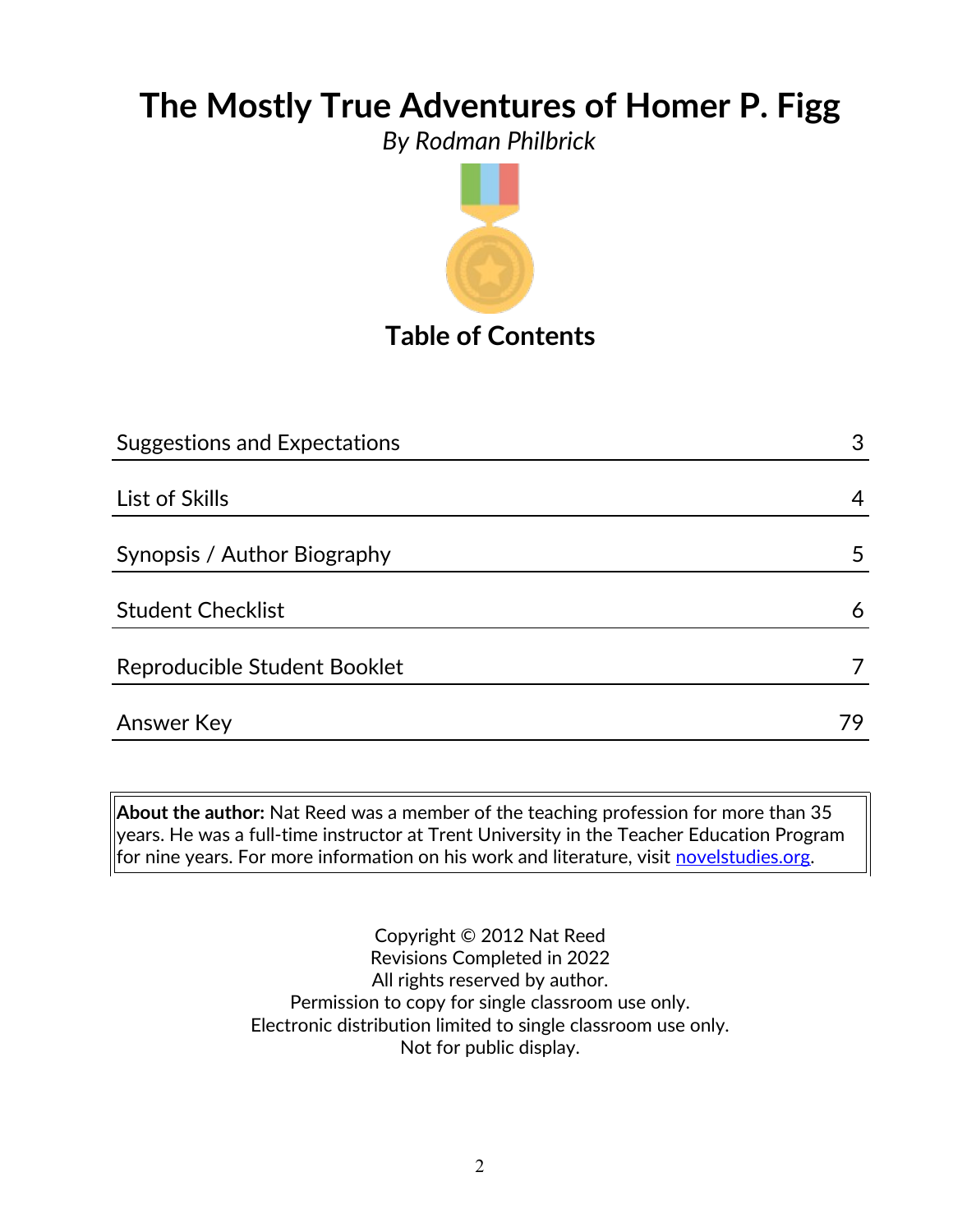*By Rodman Philbrick*



## **Suggestions and Expectations**

This curriculum unit can be used in a variety of ways. Each chapter of the novel study focuses on three chapters of **The Mostly True Adventures of Homer P. Figg** and is comprised of four different sections:

- Before You Read
- Vocabulary Building
- Comprehension Questions
- Language and Extension Activities

A **portfolio cover** (p.7) as well as a **Checklist** (p.6) are included so that students may track of their completed work.

#### **Every activity need not be completed by all students.**

#### **Links with the Common Core Standards (U.S.)**

Many of the activities included in this curriculum unit are supported by the Common Core Standards. For instance the *Reading Standards for Literature, Grade 5*, makes reference to

a) determining the meaning of words and phrases. . . including figurative language;

b) explaining how a series of chapters fits together to provide the overall structure;

c) compare and contrast two characters;

d) determine how characters … respond to challenges;

e) drawing inferences from the text;

f) determining a theme of a story . . . **and many others.**

**Themes** which may be taught in conjunction with the novel include The American Civil War; life in North America during the 1860's; slavery; early transportation; traveling caravans/ circuses; courage, loyalty; chance and coincidence and family relationships.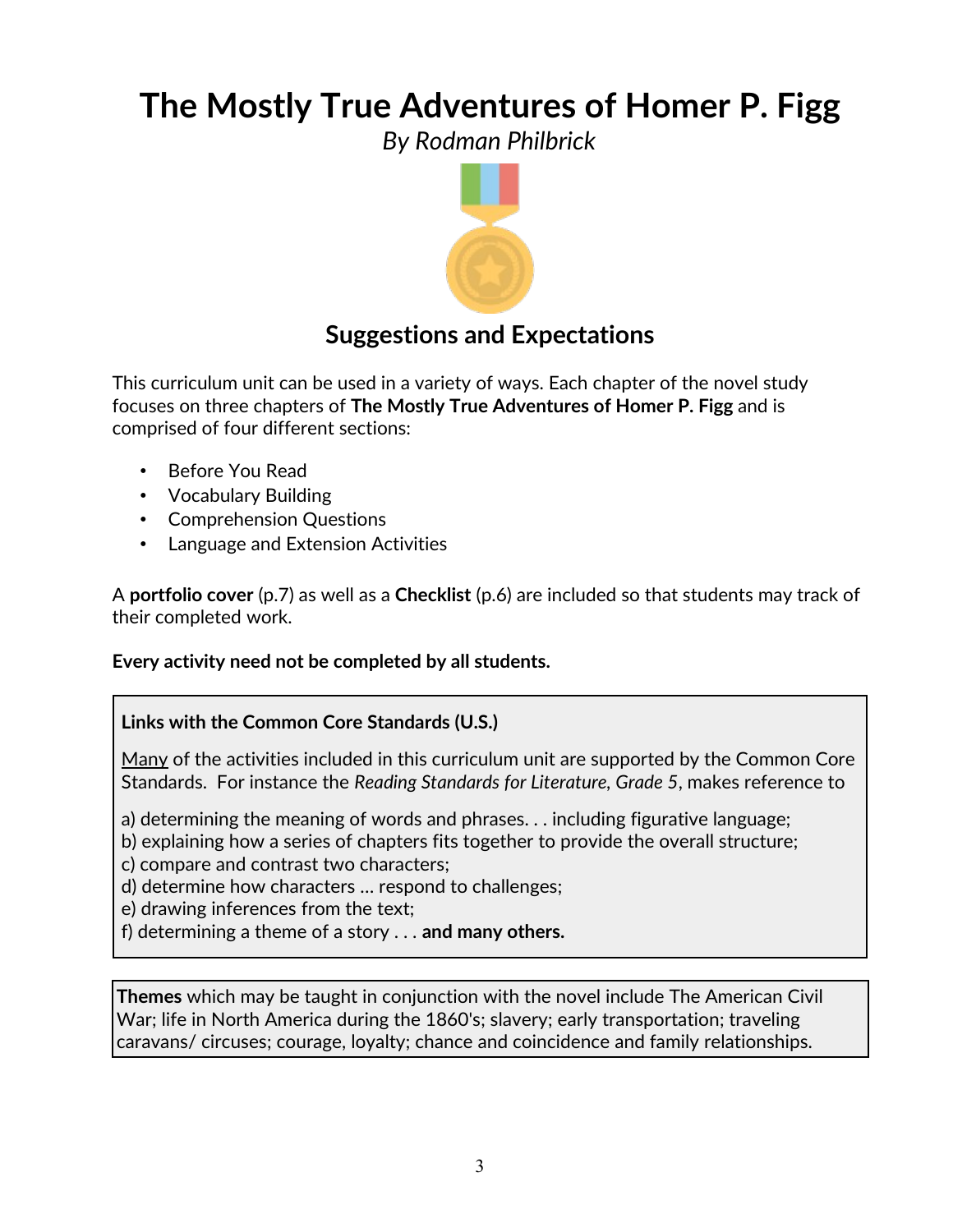*By Rodman Philbrick*

## **List of Skills**

#### **Vocabulary Development**

- 1. Locating descriptive words/phrases 8. Use of singular / plural nouns
- 2. Listing synonyms & antonyms 9. Identify sarcasm
- 3. Identifying/creating *personification* 10. Identifying parts of speech
- 4. Use of capitals and punctuation 11. Determining alphabetical order
- 
- 
- 7. Identifying/creating similes 14. Identifying anagrams.

#### **Setting Activities**

1. Summarize the details of a setting

#### **Plot Activities**

- 1. Complete a 5 W's Chart 5. Write a synopsis
- 2. Identify conflict in the story 6. Predict an outcome
- 
- 4. Identify *foreshadowing*

#### **Character Activities**

- 1. Determine character traits 4. Relating personal experiences
- 2. Compare two characters
- 3. Understand concepts such as *meeting a challenge*

#### **Creative and Critical Thinking**

- 
- 
- 3. Write a letter to a friend 7. Write a Book Review
- 4. Complete an Observation Chart 8. Write a journal entry

#### **Art Activities**

1. Design a cover for the novel 3. Create a Storyboard.

- 
- 
- 
- 
- 5. Identifying syllables 12. Identification of root words
- 6. Identify exaggeration 13. Identifying / creating *alliteration*
	-

- 
- 
- 3. Identify *cliffhanger* 7. Complete a Sequence Chart

- 1. Research 5. Conduct an interview
- 2. Write a newspaper article 6. Write a description of personal feelings
	-
	-
	-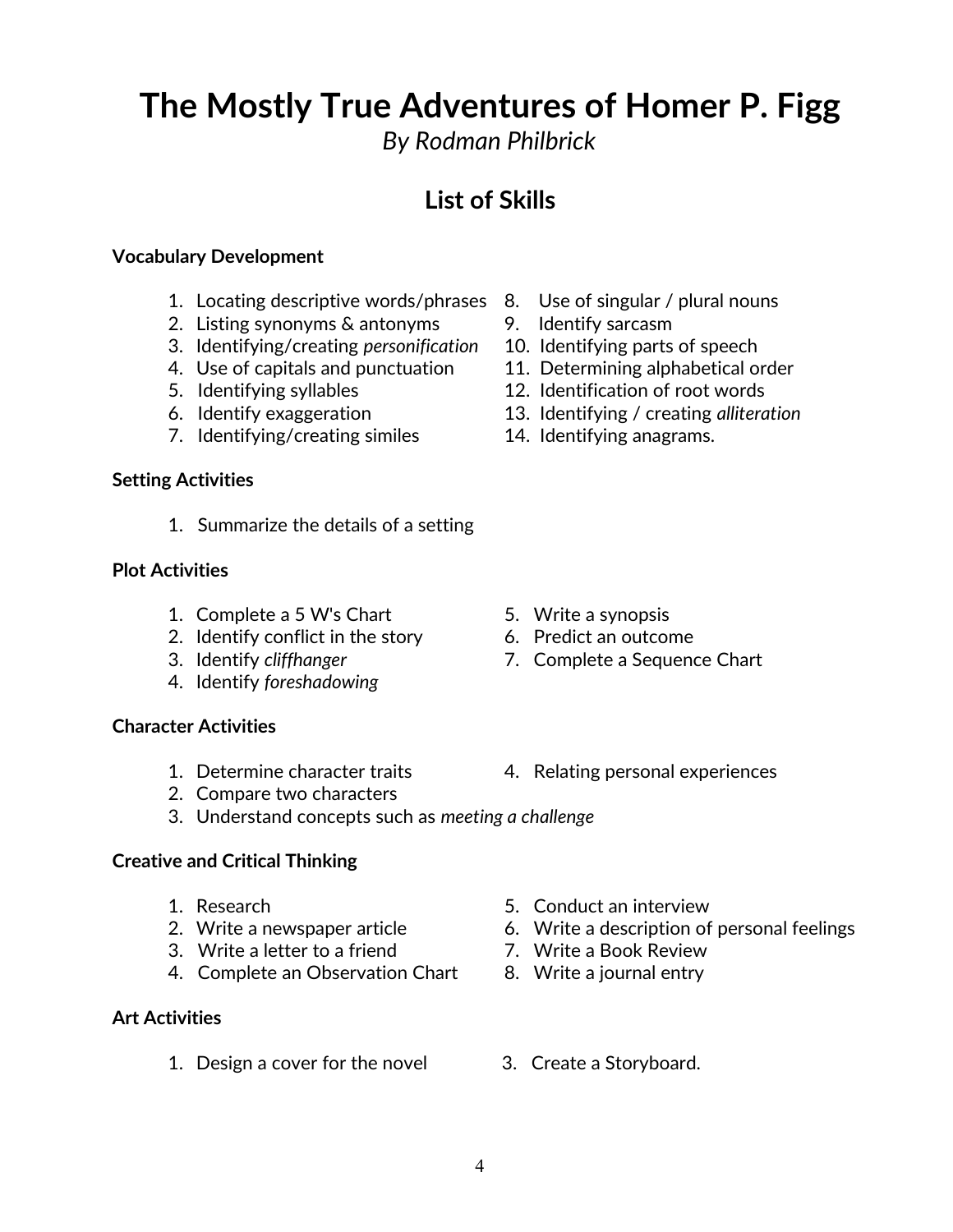*By Rodman Philbrick*



 In this award-winning page-turner, twelve-year-old orphan Homer runs away from Pine Swamp, Maine, to find his older brother who has been sold into the Union army. With laughaloud humor, Homer outwits and outruns a colorful assortment of Civil War-era thieves, scallywags, and spies as he makes his way south, following clues that finally lead him to Gettysburg. Even through a hail of gunfire, Homer never loses heart - but will he find his brother? Or will he be too late? (The Publisher)

### **Author Biography** *Rodman Philbrick*

 **Rodman Philbrick** grew up on the coast of New Hampshire and has been writing novels since the age of sixteen. For a number of years he published mystery and suspense novels for adults. Two of his detective novels were nominated for the Shamus Award. *Brothers & Sinners* finally won the Shamus outright in 1993.

 **In that same year** his debut young adult novel *Freak the Mighty* won numerous awards and was eventually made into the feature film *The Mighty*, starring Sharon Stone and James Gandolfini. *Freak The Mighty* has become a standard reading selection in thousands of classrooms worldwide, and now has nearly three million copies in print.



 **Philbrick's** young adult novel *The Young Man And The Sea* draws upon his youthful experiences as a boat builder, and his vivid memories of growing up in a small town on the coast of New England. In 2010 his novel *The Mostly True Adventures of Homer P.Figg*, set at the time of the Civil War, won a Newbery Honor. His novel, *Zane and The Hurricane, A story of Katrina* was published in March 2014.

Courtesy of the following website:<http://www.rodmanphilbrick.com/info.html>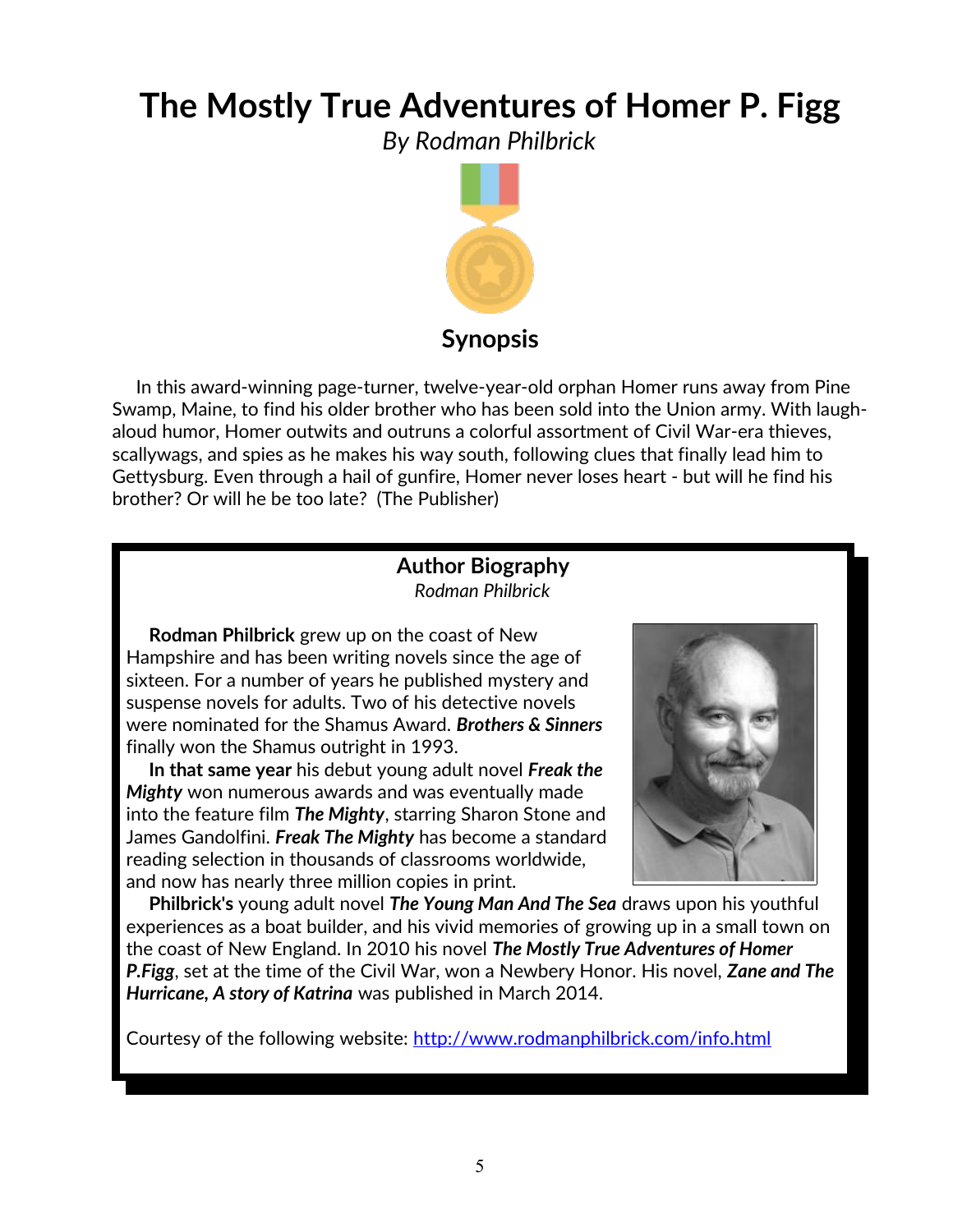*By Rodman Philbrick*



Student Name

| Assignment | Grade / Level | Comments |
|------------|---------------|----------|
|            |               |          |
|            |               |          |
|            |               |          |
|            |               |          |
|            |               |          |
|            |               |          |
|            |               |          |
|            |               |          |
|            |               |          |
|            |               |          |
|            |               |          |
|            |               |          |
|            |               |          |
|            |               |          |
|            |               |          |
|            |               |          |
|            |               |          |
|            |               |          |
|            |               |          |
|            |               |          |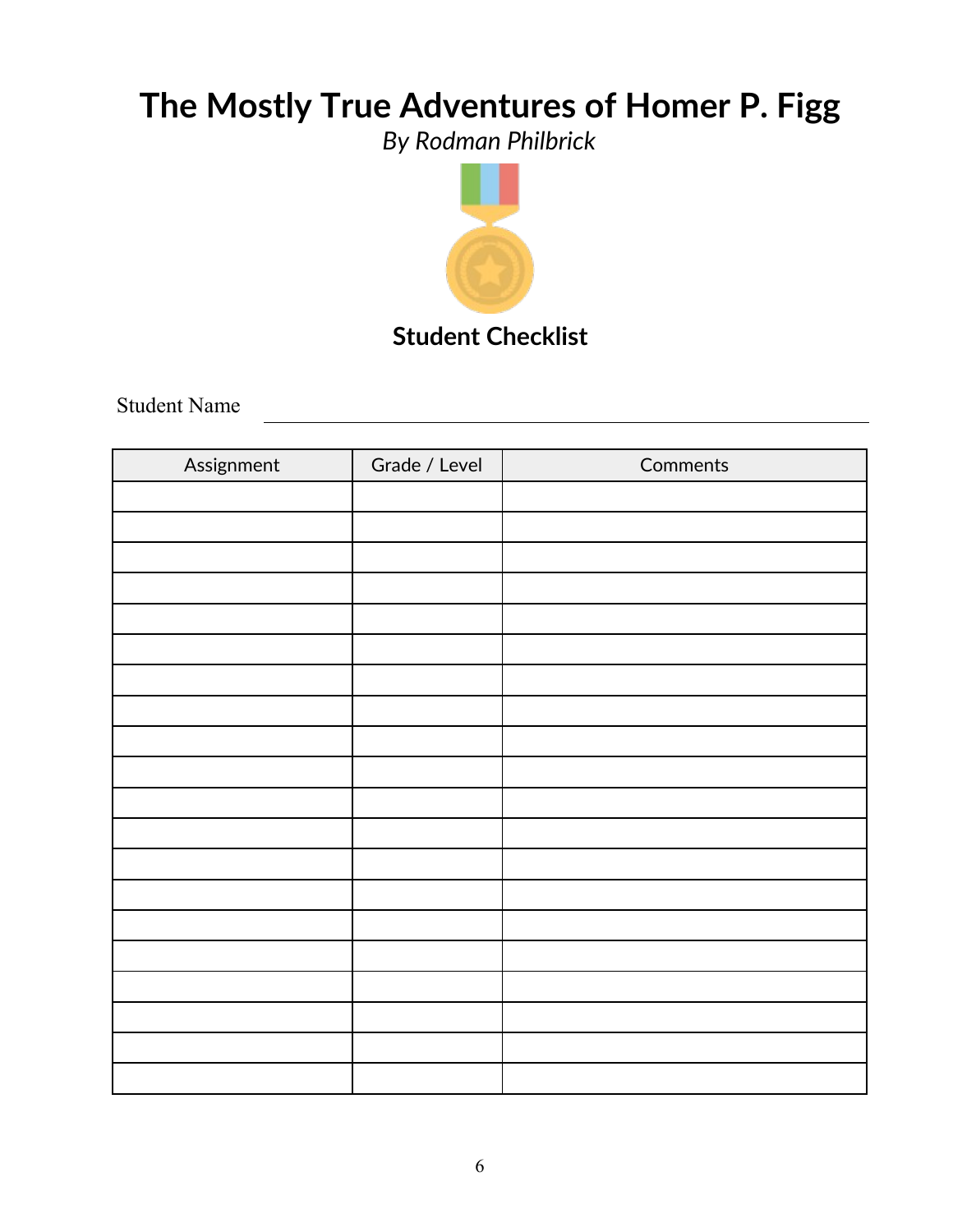

*By Rodman Philbrick*

Name: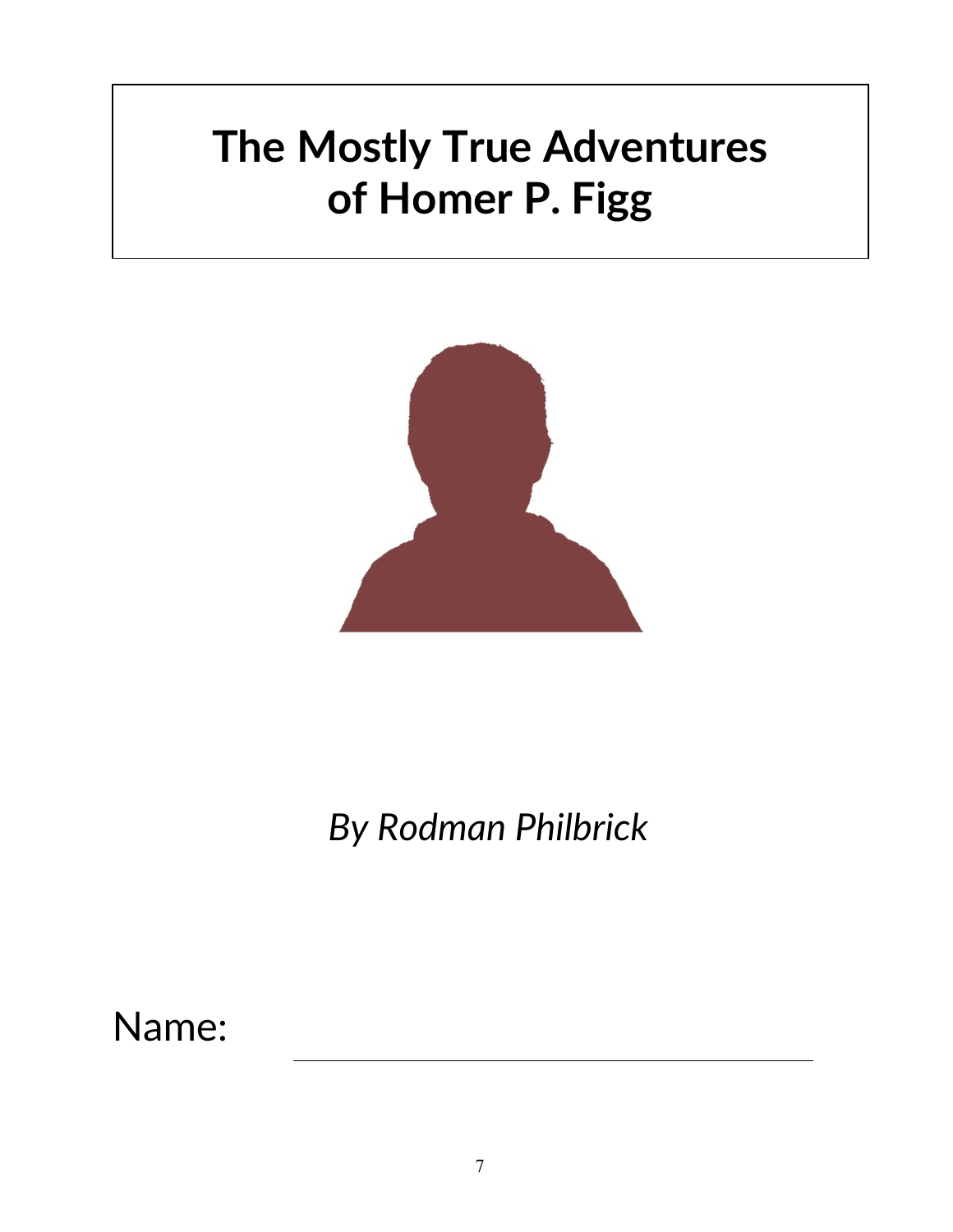*By Rodman Philbrick*



## **Before you read the chapters**:

Every good novel needs an interesting **antagonist** ("bad guy"). In these first three chapters we meet a character that you will probably dislike. What specific characteristics do you think make for an effective antagonist? Try to come up with at least three characteristics.

## **Vocabulary:**

Match each word with its definition.

| 1.  | scalawag     | a.          | a deadly epidemic or disease                          |
|-----|--------------|-------------|-------------------------------------------------------|
| 2.  | perish       | b.          | much of something                                     |
| 3.  | pestilence   | $C_{\cdot}$ | to beat with one's fists                              |
| 4.  | aggrieve     | d.          | wonderful or marvelous                                |
| 5.  | pummel       | e.          | the care, feeding, stabling, etc., of horses for pay  |
| 6.  | deliberate   | f.          | scamp; rascal                                         |
| 7.  | prodigious   | g.          | compulsory enrollment of persons for military service |
| 8.  | complicated  | h.          | to injure by injustice                                |
| 9.  | livery       | ı.          | suitcase                                              |
| 10. | conscription | j.          | on purpose                                            |
| 11. | abundance    | k.          | to die or be destroyed                                |
| 12. | valise       | I.          | difficult to understand                               |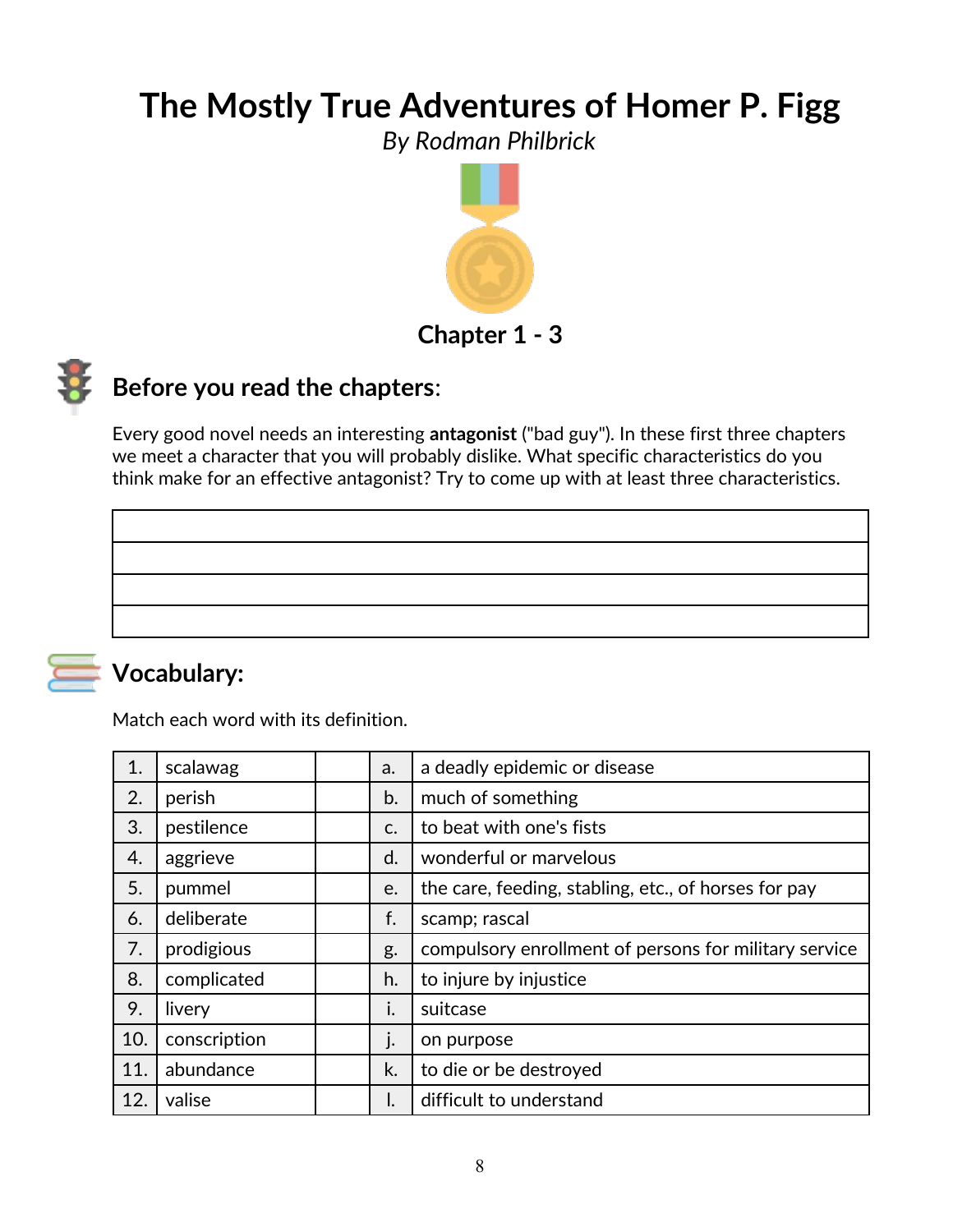

1. Describe the **setting** of the first three chapter. Remember a setting encompasses both the place and time period.

2. Think of four appropriate words to describe the personality of Squinton Leach.

b. How might some regard Squinton Leach's name as being appropriate for his character?

3. Find an example in the list of "Things Uncle Hates" which prove to be quite illogical.

4. Why did it surprise the boys when their uncle left for town on Bob the horse?

5. What kind of a man was J.T. Marston? Be sure to offer proof for your answer.

6. Describe the purpose of the **Enrolment Act.**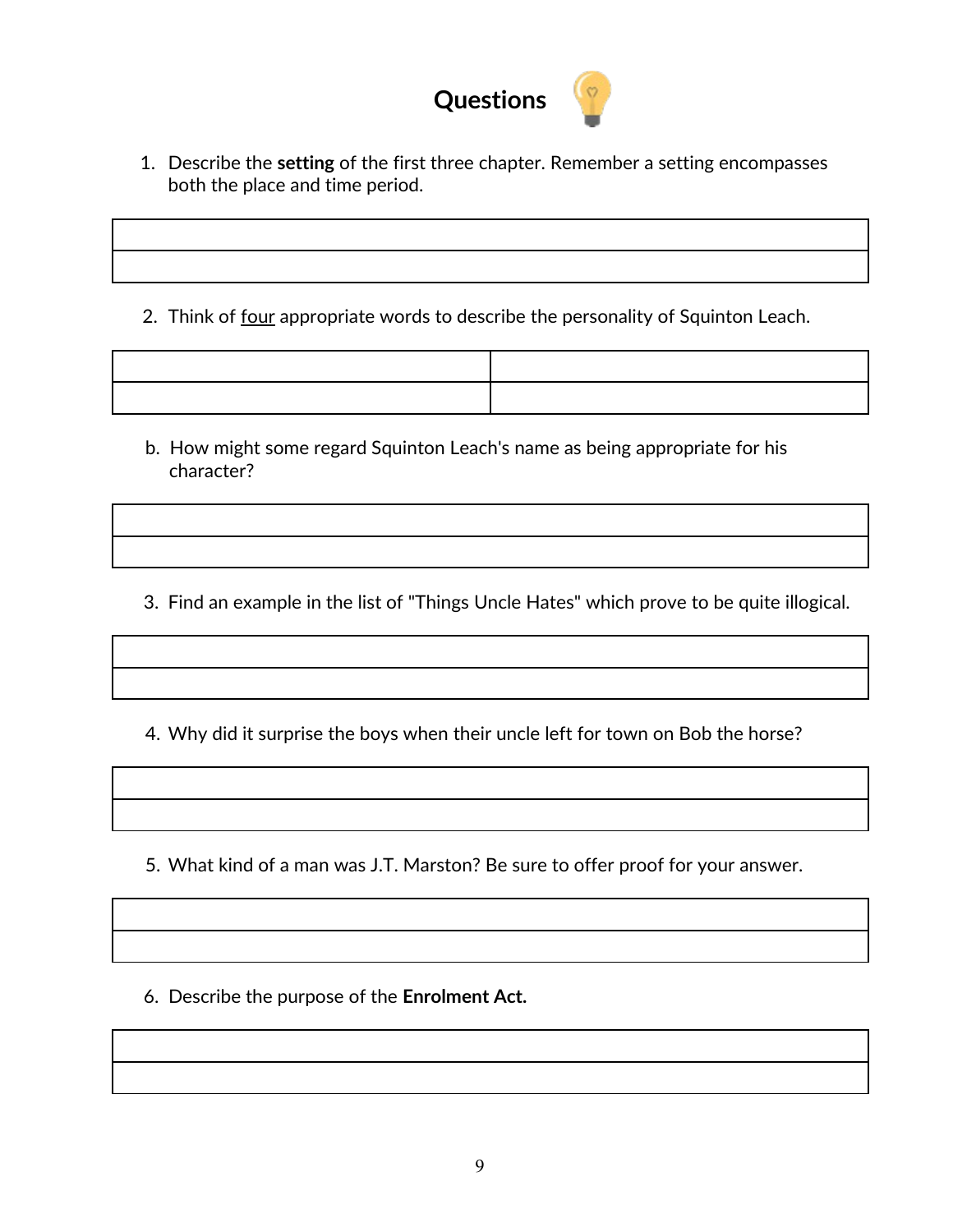7. Why did Homer believe that his brother would not survive the war? How might this actually be a legitimate concern?

b. What did Homer intend to do about this?



## **A. The Simile**.

Rodman Philbrick is an author who seems to enjoy using literary devices. One example that we see on more than one occasion in this chapter is the **simile** (a comparison between two things using the words *like* or *as*). Here is such an instance: "eyes as black as buttons"

a) What two things are being compared in this simile?

Create your own similes from the following suggestions:

b) the cackle of a witch

c) the heat of a wood stove

d) Bonus: Invent your own simile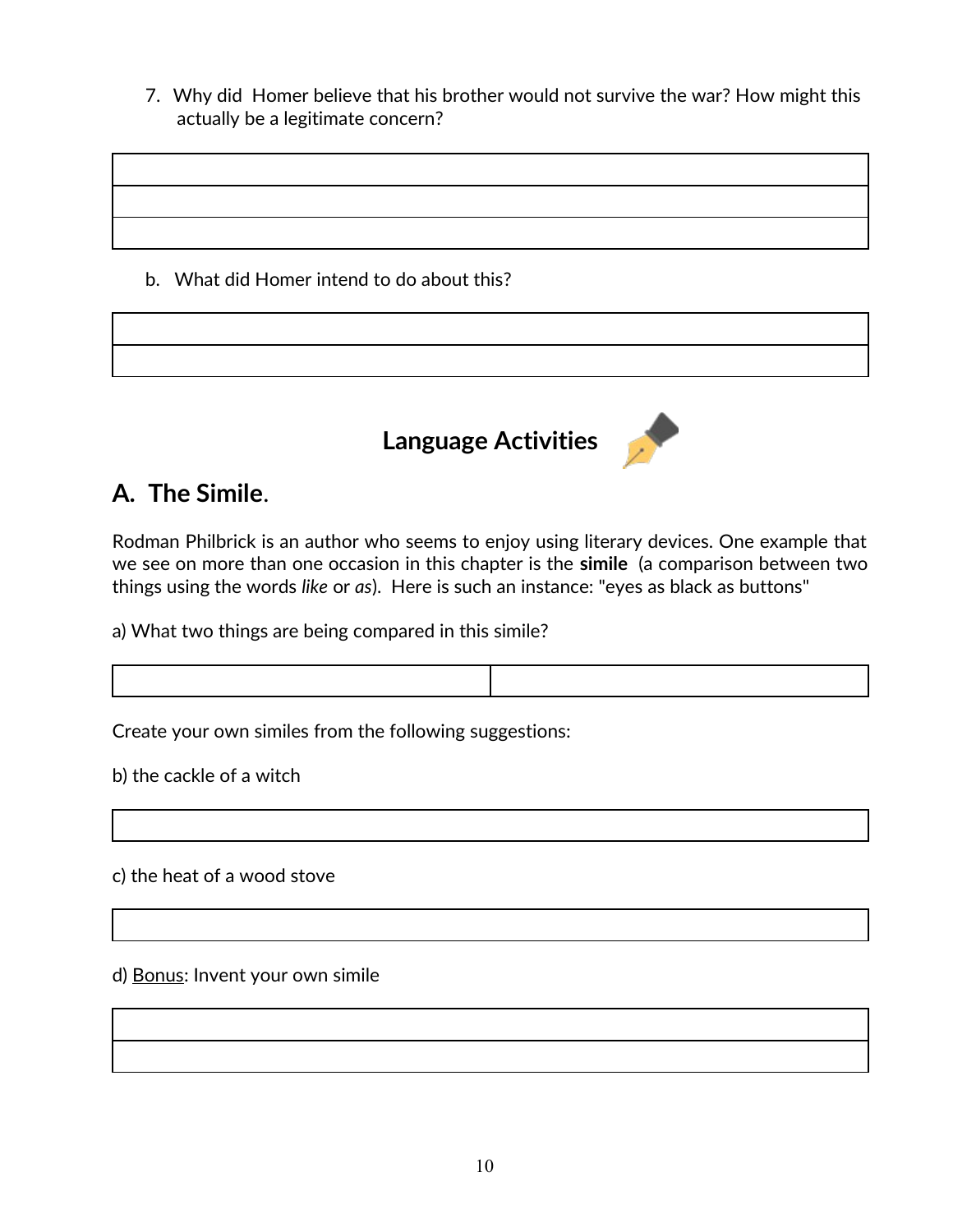## **B***.* **Harriett Beecher Stowe**

The first few chapters of this novel takes place in the state of Maine during the dark days of the American Civil War (1861-1865). A writer who made her home in Maine for several years during this era was Harriett Beecher Stowe, who is famous for writing the classic novel *Uncle Tom's Cabin*. This renowned work brought to light the life of the African-American slaves during the 1800's - with all its heartache and cruelty. The popularity of the novel turned out to be one of the reasons why the people of the northern states (which outlawed slavery) wished to abolish this horrific practice. The issue of slavery was one of the main reasons why the United States was plunged into



years of terrible conflict in which there were more than one-half million casualties.

**Using resources in your school library or the Internet, do a further investigation of this influential writer. Research three interesting facts about the Harriett Beecher Stowe - her personal life, writing accomplishments, awards, family, personal beliefs etc. You may wish to conclude your research with a personal statement with regard to your own personal feelings about her accomplishments.**

| perished | 1. |
|----------|----|
| Pierce   | 2. |
| paper    | 3. |
| paddock  | 4. |
| porch    | 5. |
| pipe     | 6. |
| pistol   | 7. |
| place    | 8. |
| profit   | 9. |
| pal      | 10 |

**C**. Place the following words from these chapters in alphabetical order.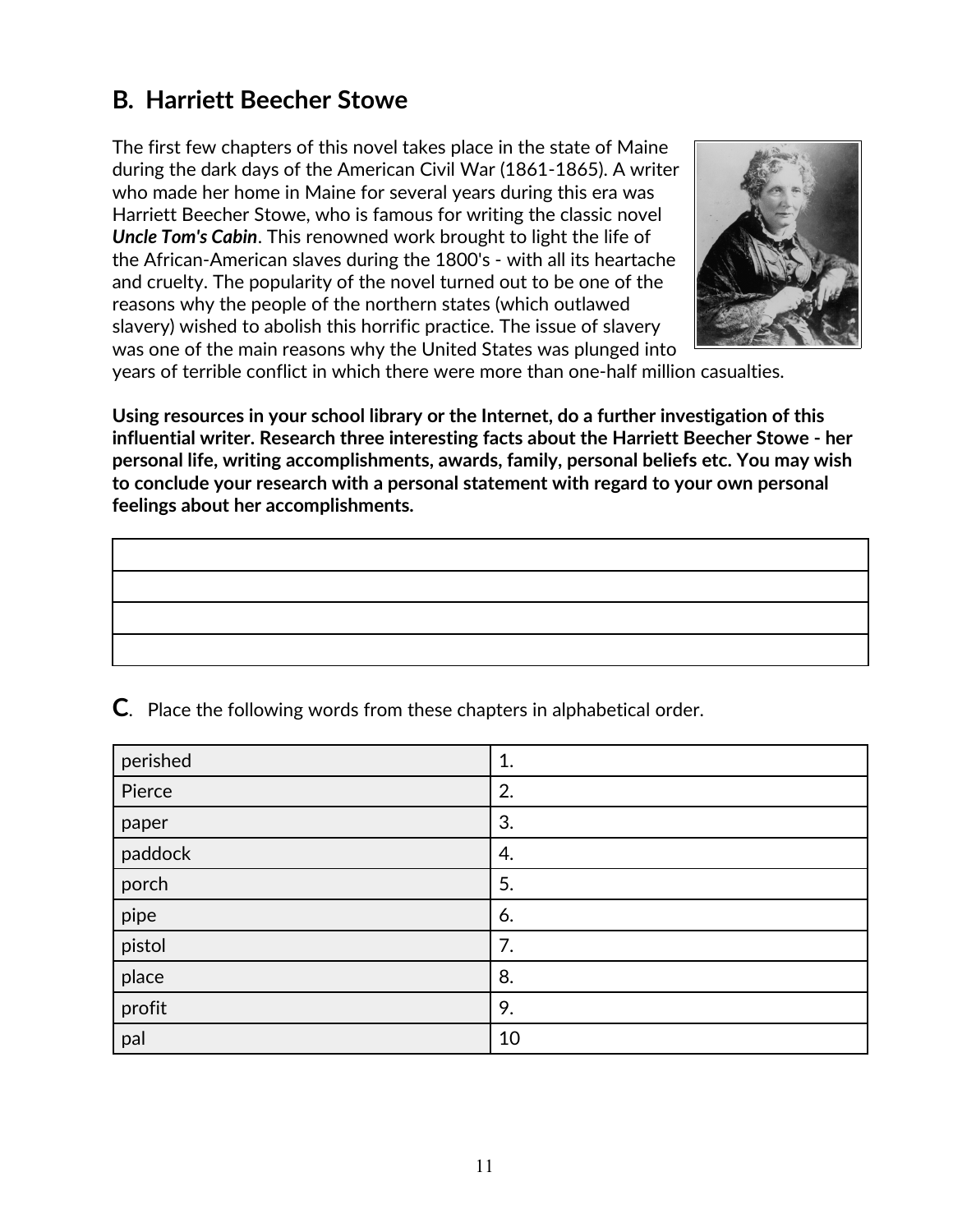## **D. The Quatrain Poem.**

The **quatrain** is a popular form of rhymed verse. It is a poem of four lines, is usually light and can be humorous. The novel takes place during one of the most momentous events in American history – the Civil War. A key issue which caused this conflict was slavery. The following quatrain is the first four lines from a poem called *A Slave's Dream,* written by Henry Wadsworth Longfellow. (You might want to check out the whole poem online.)

*Beside the ungathered rice he lay, His sickle in his hand; His breast was bare, his matted hair Was buried in the sand.*



Various rhyming schemes make up a quatrain poem. As you can see, the above four lines have a rhyming scheme of **A – B – C – B** Other rhyming schemes include: ABAB, AAAA, AABA, ABBA, ABBB, and AAAB.

Your task is to write your own quatrain poem. You may choose a rhyming scheme that fits with your own personal creation. The theme should have something to do with the themes established in the first three chapters of our novel*.*

### **The Quatrain Poem**

Now create your own Quatrain Poem. Your poem must follow the format of a quatrain poem described above (and must rhyme).

**Title**: \_\_\_\_\_\_\_\_\_\_\_\_\_\_\_\_\_\_\_\_\_\_\_\_\_\_\_\_\_\_\_\_\_\_\_\_\_\_\_\_\_\_\_\_\_\_\_